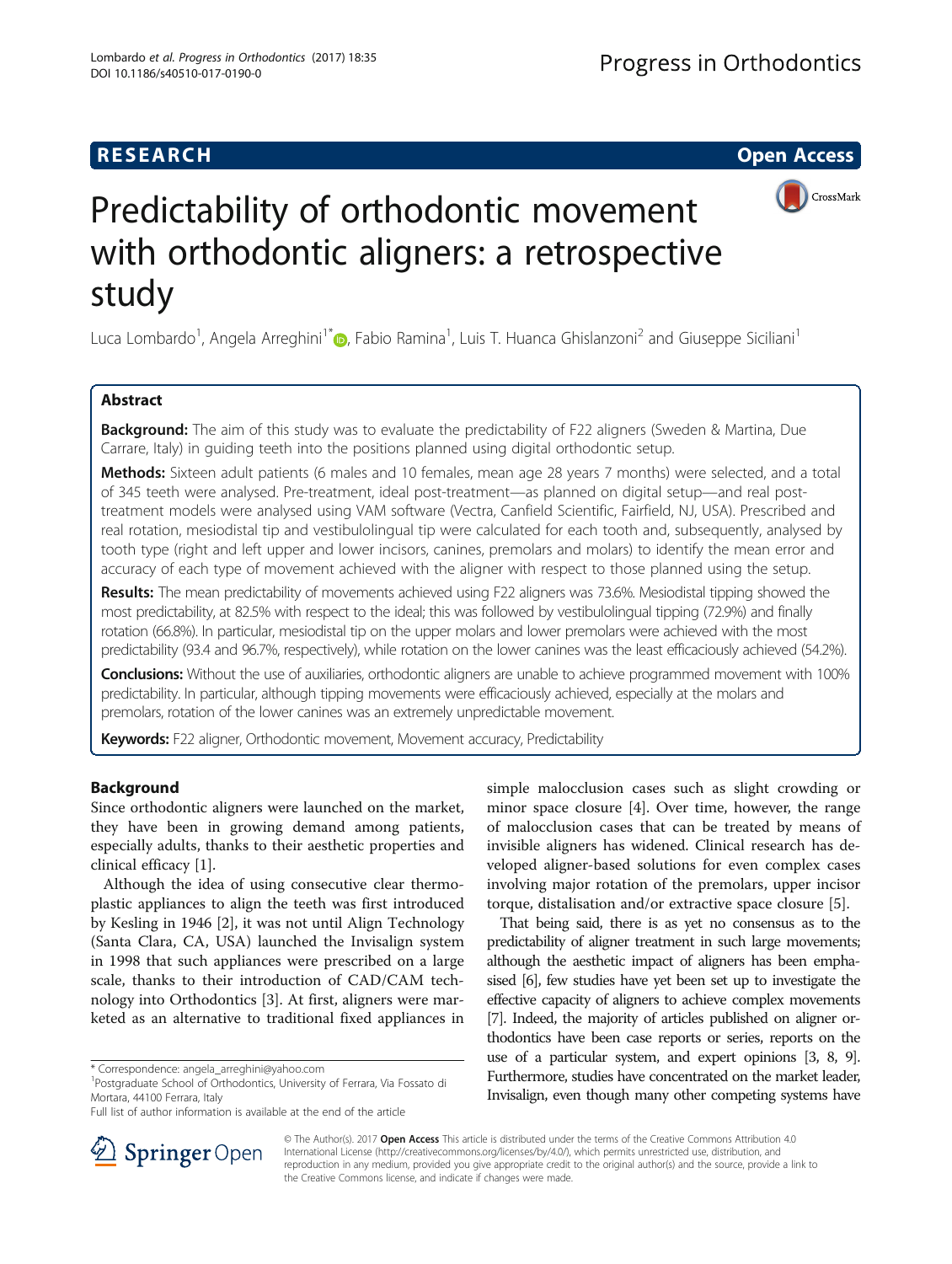been developed since Align Technology's patent expired. These alternative aligner systems differ from Invisalign in terms of construction material [\[10\]](#page-11-0), production process, margin finishing and STL model precision, but perhaps the most influential difference is the professionals charged with executing treatment planning and setup (IT specialists, dental technicians or professional orthodontists) [\[11](#page-11-0)].

As regards treatment outcomes, Align Technology reports that roughly 20–30% of Invisalign patients require mid-course correction or post-alignment finishing in order to achieve the results prescribed on the setup [\[12](#page-11-0)]. This figure, however, contrasts with that reported by orthodontists, who indicate that the number of patients who require some unplanned correction or even recourse to fixed orthodontics, is closer to 70–80% [[1](#page-11-0), [13](#page-11-0)].

In fact, Kravitz [\[14](#page-11-0)] reported that Invisalign aligners had a mean accuracy of 41% in terms of achieving planned outcomes, with the most predictable movement being lingual contraction (47.1%), and the least predictable, extrusion (29.6%). In a systematic review of the literature, Rossini and Castroflorio confirmed that the most problematic movement for Invisalign was extrusion, followed by rotation [\[15](#page-11-0)].

However, these authors also emphasised the paucity of reliable literature on the subject, and the aim of this study was therefore to compare planned and achieved tipping and rotation in patients using F22 aligners (Sweden & Martina, Due Carrare, Italy) in order to provide data on their effective clinical predictability.

## **Methods**

#### Sample selection

Sixteen adult Caucasian patients (6 males and 10 females, of mean age 28 years and 7 months) treated by means of F22 aligners at the University of Ferrara Postgraduate School of Orthodontics Clinic were retrospectively selected. Inclusion and exclusion criteria are reported in Table 1. Treatment staging, i.e. the maximum movement planned for each aligner, had been 2° rotation, 2.5° vestibulolingual and mesiodistal tip, and 0.2-mm linear displacement. No auxiliaries of any kind had been used (intermaxillary elastics, buttons, chains), although the use of F22 system Grip Points (attachments) and anterior and/or posterior stripping was allowed. Patients were instructed to wear their aligners for 22 h per

Table 1 Inclusion and exclusion criteria

day, excepting mealtimes and oral hygiene procedures. Aligners were replaced every 14 days.

Pre-treatment, ideal post-treatment (according to setup) and real post-treatment digital models of the upper and lower jaws of each patient were analysed. Pre-treatment and post-treatment models were acquired using a Trios intraoral scanner (3Shape, Copenhagen, Denmark), and setups were constructed using Orthoanalyzer software (3Shape, Copenhagen, Denmark).

## Measurement of digital models

Digital models pertaining to each patient were analysed in .stl format by a single operator using VAM software (Vectra, Canfield Scientific, Fairfield, NJ, USA). This enabled the identification of anatomical reference points, planes and axes on the digital models, required, in turn, for calculation of the angulation, inclination and vestibular prominence of each tooth, as well as linear and angular measurements, for example, the intra-arch diameters [\[16\]](#page-11-0). Measurement was based on a method originally involving the identification of a total of 60 reference points per model (excluding second molars). However, in this case, we also included the second molars in the digital measurements, thereby expanding the number of reference points to 100 per model (Fig. [1](#page-2-0)).

Once the 100 reference points had been marked, their three-dimensional coordinates were extrapolated and exported, first into a .txt file, and then onto a dedicated spreadsheet provided with the software. This spreadsheet enabled extrapolation of the mesiodistal and vestibulolingual tip and rotation (Figs. [2, 3](#page-2-0), and [4\)](#page-3-0) of each tooth with respect to a 3D Cartesian grid based on the occlusal reference plane, which was obtained by means of the following points: (Fig. [5](#page-3-0)):

- Reference points at the mediovestibular cusps of teeth 16 in the maxilla and 46 in the mandible
- Reference points at the mediovestibular cusps of teeth 26 in the maxilla and 36 in the mandible
- The centroid of all occlusal points of the FACC (the facial axis of the clinical crown) of teeth 15, 14, 12, 11, 21, 22, 24 and 25 in the maxilla and 35, 34, 32, 31, 41, 42, 44 and 45 in the mandible; canines were excluded from this calculation as their occlusal

| Inclusion criteria                                                                                                                                                                                                                                                                                                                 | Exclusion criteria                                                                                                                                                                                                                            |
|------------------------------------------------------------------------------------------------------------------------------------------------------------------------------------------------------------------------------------------------------------------------------------------------------------------------------------|-----------------------------------------------------------------------------------------------------------------------------------------------------------------------------------------------------------------------------------------------|
| $\cdot$ Adult subjects $>$ 18 years with permanent dentition<br>• Complete dentition, or with 4 missing teeth at the<br>most (third molars excluded)<br>• No supernumerary teeth<br>• No tooth shape anomalies<br>$\cdot$ No dental rotation $>$ 35 $^{\circ}$<br>$\cdot$ No diastems $>$ 5 mm<br>$\cdot$ Crowding < 5 mm per arch | • Systemic pathologies<br>• Ongoing pharmacological treatment able to influence<br>orthodontic movement (e.g. prostaglandin inhibitors,<br>biphosphonates)<br>• Active periodontal disease<br>• Treatments requiring extraction space closure |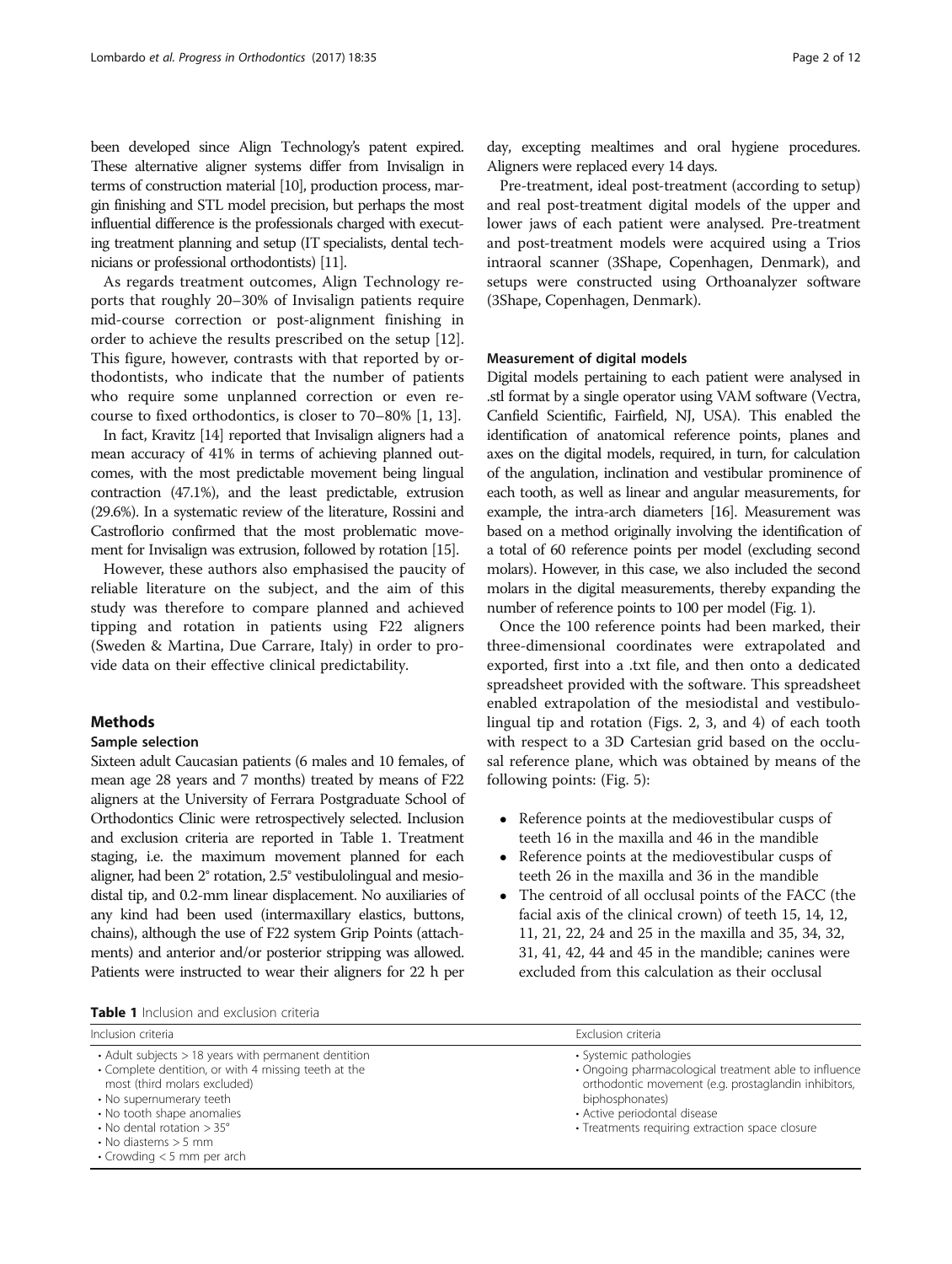<span id="page-2-0"></span>

FACC point is generally outside the occlusal plane identified by the other teeth.

One month after the 96 arches had been analysed, the analysis was repeated on 16 randomly selected digital models (8 upper and 8 lower arches). Dahlberg's D was calculated in order to quantify the measurement error, and Student's  $t$  test for paired data to identify any systematic error.

## Analysis of mean imprecision

The following calculations were made for each type of movement of each tooth in each patient:

 The absolute value of the prescription, i.e. the difference between ideal post-treatment and pre-treatment measurements, to identify the total programmed movement:



∣prescription ∣ ¼ ∣ideal posttreatment−pretreatment∣

 The absolute value of the imprecision, i.e. the difference between ideal and real post-treatment measurements, to identify the difference between the actual post-treatment position of each tooth and the programmed movement:

## ∣imprecision ∣ ¼ ∣ideal posttreatment−real posttreatment∣

Absolute values were used for the prescription and imprecision parameters, as the direction of movement (clockwise vs. anticlockwise rotation, and lingual vs. vestibular or mesial vs. distal for the tip) was not taken into consideration. Prescription and imprecision values were grouped into eight categories (upper and lower incisors, canines, premolars and molars) and according to the three types of movement (mesiodistal tip, vestibulolingual tip and rotation).

The different types of tooth (incisors, canines, premolars and molars) were analysed separately because of the different anatomy of the crown and the root (both in shape and length), which inevitably results in a different response to the application of orthodontic forces, in particular, in the

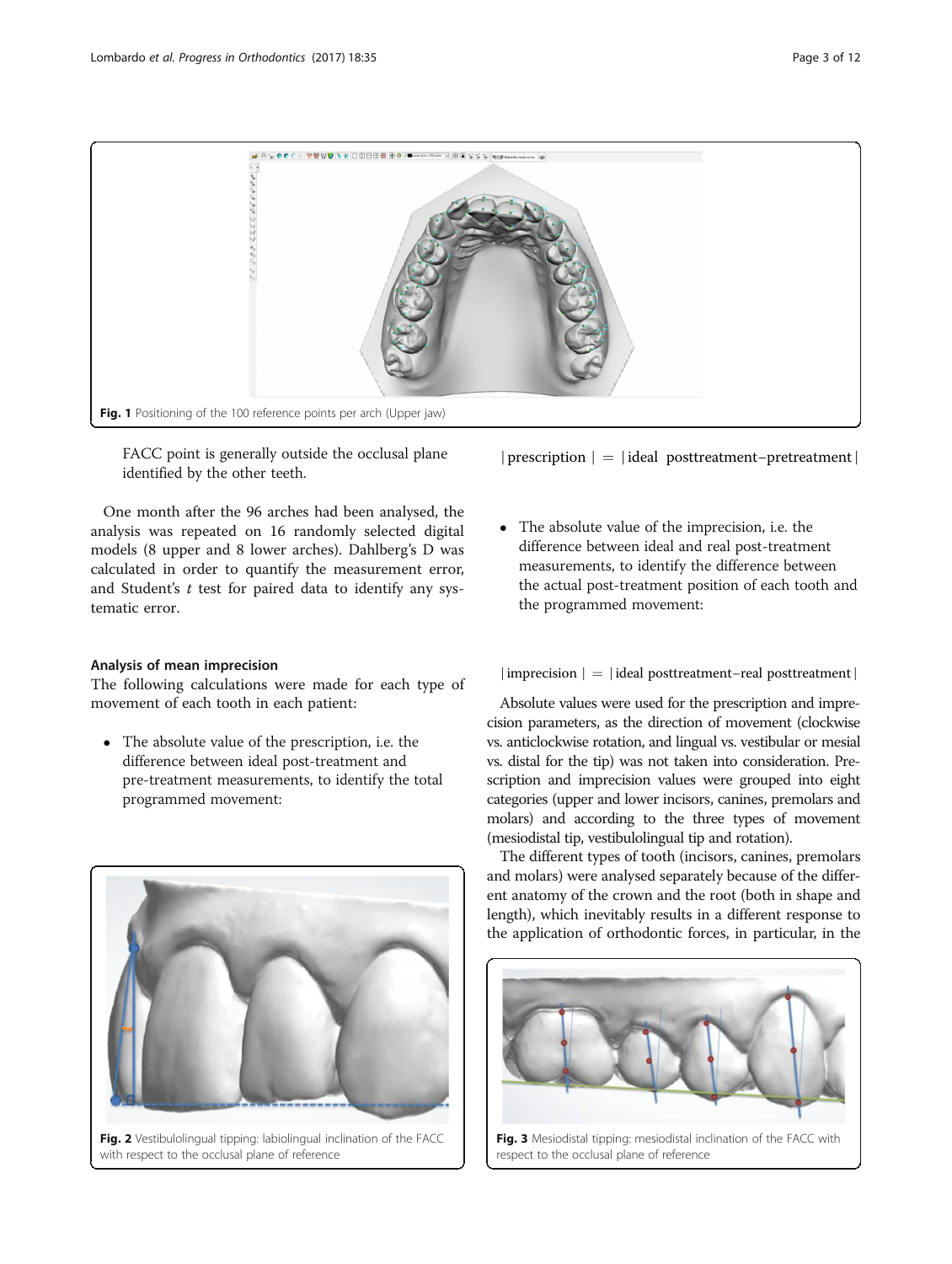<span id="page-3-0"></span>

treatment with aligners. In addition, the upper jaw teeth were divided from the mandibular ones, due to the different type and compactness of the bone, which can greatly influence the orthodontic movement.

Movements with a prescription of less than 2° were excluded from the analysis. This sensitivity threshold was determined from the mean intra-operator error pertaining to measurements made using the VAM software, which has been previously published in the study validating the method [\[16](#page-11-0)].

Thus a database containing measurements of 345 teeth, subdivided into the following types, was obtained:

- 57 upper incisors
- 29 upper canines
- 53 upper premolars
- 37 upper molars
- 64 lower incisors
- 30 lower canines
- 52 lower premolars
- 23 lower molars



The Kolmogorov-Smirnov statistical test was used to determine the non-normal distribution of the mean imprecision, using the median as a measure of central tendency and the interquartile interval as an expression of its distribution. The Kruskal-Wallis H test ( $p < 0.05$ ) was applied in cases of an imprecision of tooth/movement combination whose mean was different to the others.

## Analysis of movement accuracy

The following formula was used to quantify the accuracy of each movement for each tooth type with respect to the prescription:

| real posttreatment-initial pretreatment                                                                 |
|---------------------------------------------------------------------------------------------------------|
| novement accuracy $=$ $\frac{1}{\text{ideal posttreatment} - \text{initial} \text{ pretreatment}^{-1}}$ |

Thus, an index of the accuracy of each movement was obtained: the closer the value to 1, the more precise the dental movement achieved by the aligner series (100% of the prescription). The mean accuracy index, standard deviation and mean standard error were calculated for each type of movement in each tooth category, and Student's  $t$ test for single samples ( $p < 0.05$ ) was applied in cases in which the predictability of any type of movement/tooth was significantly different to 1, i.e. significantly lower than 100% of the prescription. Finally, F ANOVA ( $p < 0.05$ ) and Bonferroni's post hoc tests were applied if there was a statistically significant difference in the predictability among the different types of tooth movement.

#### Results

Measurement method analysis confirmed that there were no systematic measurement errors in any of the mesiodistal tip, vestibulolingual tip or rotation values (Table [2](#page-4-0)). Table [3](#page-5-0) shows the absolute values for the mean prescription and mean imprecision of each movement of each tooth, alongside the median, relative interquartile and statistical significance. In the upper arch, the least precise movement in terms of absolute values was incisor rotation (imprecision,  $5.0^{\circ} \pm 5.3^{\circ}$ ), while the most precise movement was vestibulolingual tipping of the canines (imprecision,  $2.5^{\circ} \pm 1.5^{\circ}$ ). In the lower arch, on the other hand, the least precision was recorded for premolar rotation (imprecision,  $5.4^{\circ} \pm 5.8^{\circ}$ ), while the most precise movement was vestibulolingual tipping of the molars (imprecision,  $1.3^\circ \pm 0.9^\circ$ ). In the upper arch, there was no statistically significant difference in imprecision between the different types of tooth movements, whereas in the lower arch the canines showed a significantly greater error in terms of rotation of the canines  $(6.9^\circ \pm 5.4^\circ)$  with respect to the incisors  $(3.4^{\circ} \pm 2.5^{\circ})$  and molars  $(2.0^{\circ} \pm 1.8^{\circ})$ . Likewise, the lower molar rotation imprecision was significantly more precise than the lower incisor rotation.

Table [4](#page-6-0) shows the mean accuracy, its standard deviation and standard error, and the statistical significance calculated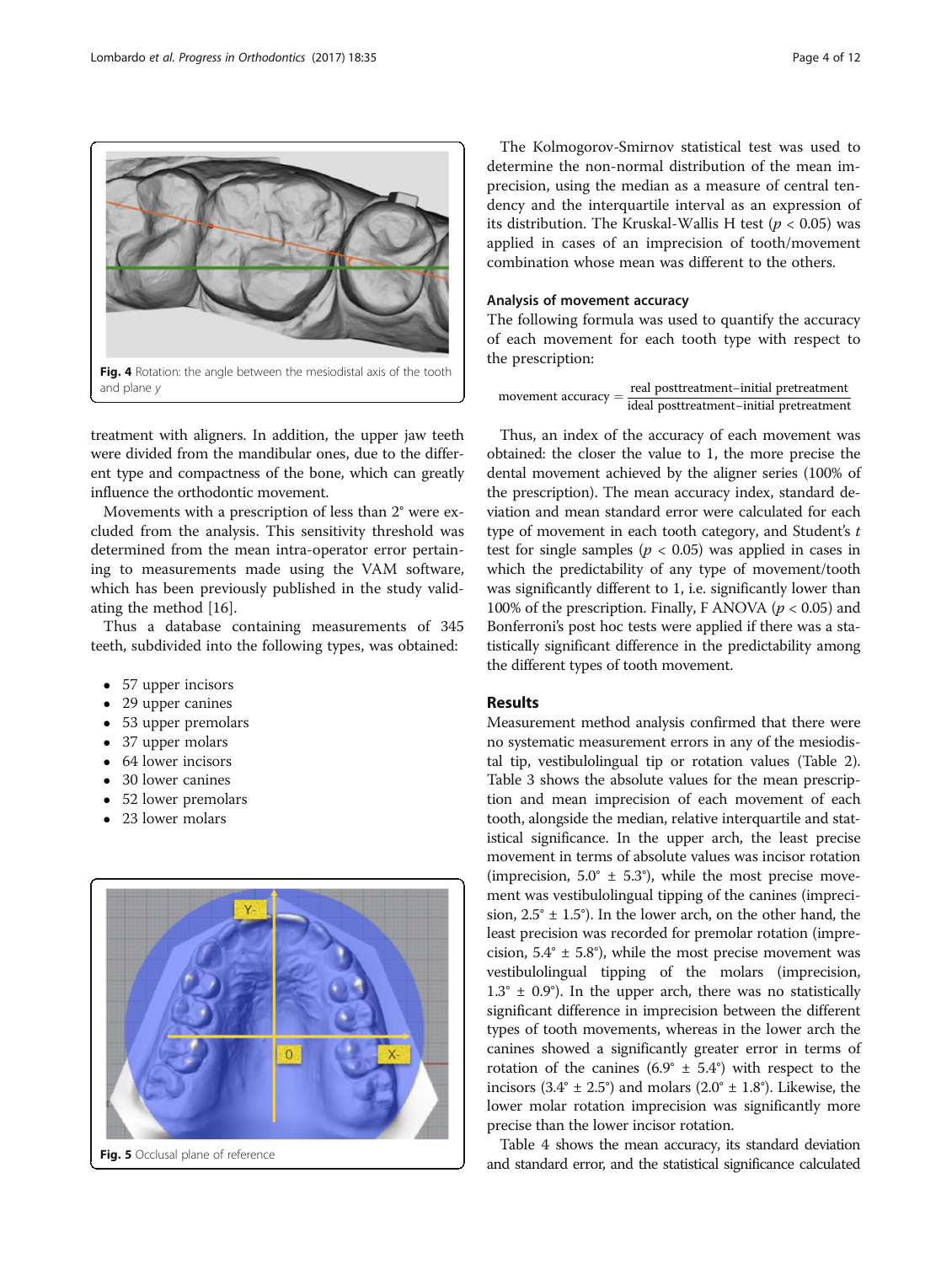#### <span id="page-4-0"></span>Table 2 Method analysis

| Arch       | Parameter | Vestibulolingual tip |                             | Mesiodistal tip |                             | Rotation   |                               |
|------------|-----------|----------------------|-----------------------------|-----------------|-----------------------------|------------|-------------------------------|
|            |           | D Dahlberg           | Systematic<br>error p level | D Dahlberg      | Systematic<br>error p level | D Dahlberg | Systematic<br>error $p$ level |
| Upper arch | 11        | 0.300                | <b>NS</b>                   | 0.390           | <b>NS</b>                   | 0.525      | ${\sf NS}$                    |
|            | 12        | 0.298                | <b>NS</b>                   | 0.979           | <b>NS</b>                   | 0.500      | <b>NS</b>                     |
|            | 13        | 0.782                | <b>NS</b>                   | 0.656           | <b>NS</b>                   | 0.957      | <b>NS</b>                     |
|            | 14        | 0.437                | ${\sf NS}$                  | 0.783           | ${\sf NS}$                  | 1.132      | ${\sf NS}$                    |
|            | 15        | 0.674                | <b>NS</b>                   | 0.814           | <b>NS</b>                   | 1.162      | <b>NS</b>                     |
|            | 16        | 0.497                | <b>NS</b>                   | 0.081           | <b>NS</b>                   | 1.290      | <b>NS</b>                     |
|            | 17        | 0.686                | ${\sf NS}$                  | 1.014           | <b>NS</b>                   | 0.964      | <b>NS</b>                     |
|            | 21        | 0.075                | <b>NS</b>                   | 0.274           | <b>NS</b>                   | 1.174      | <b>NS</b>                     |
|            | 22        | 0.785                | ${\sf NS}$                  | 0.292           | ${\sf NS}$                  | 0.788      | ${\sf NS}$                    |
|            | 23        | 0.753                | <b>NS</b>                   | 0.433           | <b>NS</b>                   | 1.081      | ${\sf NS}$                    |
|            | 24        | 0.539                | <b>NS</b>                   | 1.159           | <b>NS</b>                   | 0.883      | <b>NS</b>                     |
|            | 25        | 0.636                | ${\sf NS}$                  | 0.715           | <b>NS</b>                   | 2.135      | ${\sf NS}$                    |
|            | 26        | 0.579                | <b>NS</b>                   | 0.097           | <b>NS</b>                   | 1.214      | ${\sf NS}$                    |
|            | 27        | 0.358                | <b>NS</b>                   | 1.254           | <b>NS</b>                   | 1.616      | ${\sf NS}$                    |
|            | Mean      | 0.528                |                             | 0.639           |                             | 1.102      |                               |
| Lower arch | 31        | 0.658                | <b>NS</b>                   | 0.348           | <b>NS</b>                   | 0.551      | <b>NS</b>                     |
|            | 32        | 0.474                | <b>NS</b>                   | 0.536           | <b>NS</b>                   | 0.773      | <b>NS</b>                     |
|            | 33        | 0.445                | <b>NS</b>                   | 0.593           | <b>NS</b>                   | 0.926      | ${\sf NS}$                    |
|            | 34        | 0.882                | <b>NS</b>                   | 0.581           | <b>NS</b>                   | 0.965      | <b>NS</b>                     |
|            | 35        | 0.334                | ${\sf NS}$                  | 0.100           | ${\sf NS}$                  | 0.800      | <b>NS</b>                     |
|            | 36        | 1.119                | <b>NS</b>                   | 1.510           | <b>NS</b>                   | 1.314      | <b>NS</b>                     |
|            | 37        | 0.954                | <b>NS</b>                   | 1.110           | <b>NS</b>                   | 1.527      | <b>NS</b>                     |
|            | 41        | 0.338                | <b>NS</b>                   | 0.351           | <b>NS</b>                   | 0.540      | ${\sf NS}$                    |
|            | 42        | 0.810                | <b>NS</b>                   | 0.673           | <b>NS</b>                   | 1.275      | ${\sf NS}$                    |
|            | 43        | 0.423                | <b>NS</b>                   | 0.752           | <b>NS</b>                   | 1.233      | <b>NS</b>                     |
|            | 44        | 0.877                | <b>NS</b>                   | 0.856           | ${\sf NS}$                  | 1.305      | <b>NS</b>                     |
|            | 45        | 0.824                | <b>NS</b>                   | 0.653           | ${\sf NS}$                  | 1.432      | <b>NS</b>                     |
|            | 46        | 1.131                | ${\sf NS}$                  | 0.932           | ${\sf NS}$                  | 1.389      | <b>NS</b>                     |
|            | 47        | 0.960                | <b>NS</b>                   | 1.262           | <b>NS</b>                   | 1.468      | <b>NS</b>                     |
|            | Mean      | 0.731                |                             | 0.733           |                             | 1.107      |                               |

NS not significant

for each type of tooth and tooth movement. In the upper arch, the inferential statistical analysis performed showed that neither the mesiodistal tip on the canines, premolars and molars, nor the rotation of the molars were significantly different from 1 ( $p < 0.05$ ), chosen as the reference value to indicate 100% achievement of the planned movement. That being said, all other tooth movements displayed a predictability that was significantly lower than 100%. In contrast, in the lower arch, mesiodistal tipping and rotation of the canines and rotation of the incisors were significantly less accurate than 100%, while all other tooth movements achieved were not statistically different from the target movement.

Table [5](#page-7-0) compares the mean accuracy among all tooth/ movement combinations. This comparison revealed only one statistically significant difference. In other words, there was no greater precision statistically demonstrable in terms of one tooth movement with respect to another, with the exception of the lower incisors, whose rotation accuracy (0.40) was significantly lower than that of the lower premolars (0.87).

## **Discussion**

It is a common experience among clinicians that some tooth movements can be achieved more easily than others with aligners. However, the precise degree to which the achieved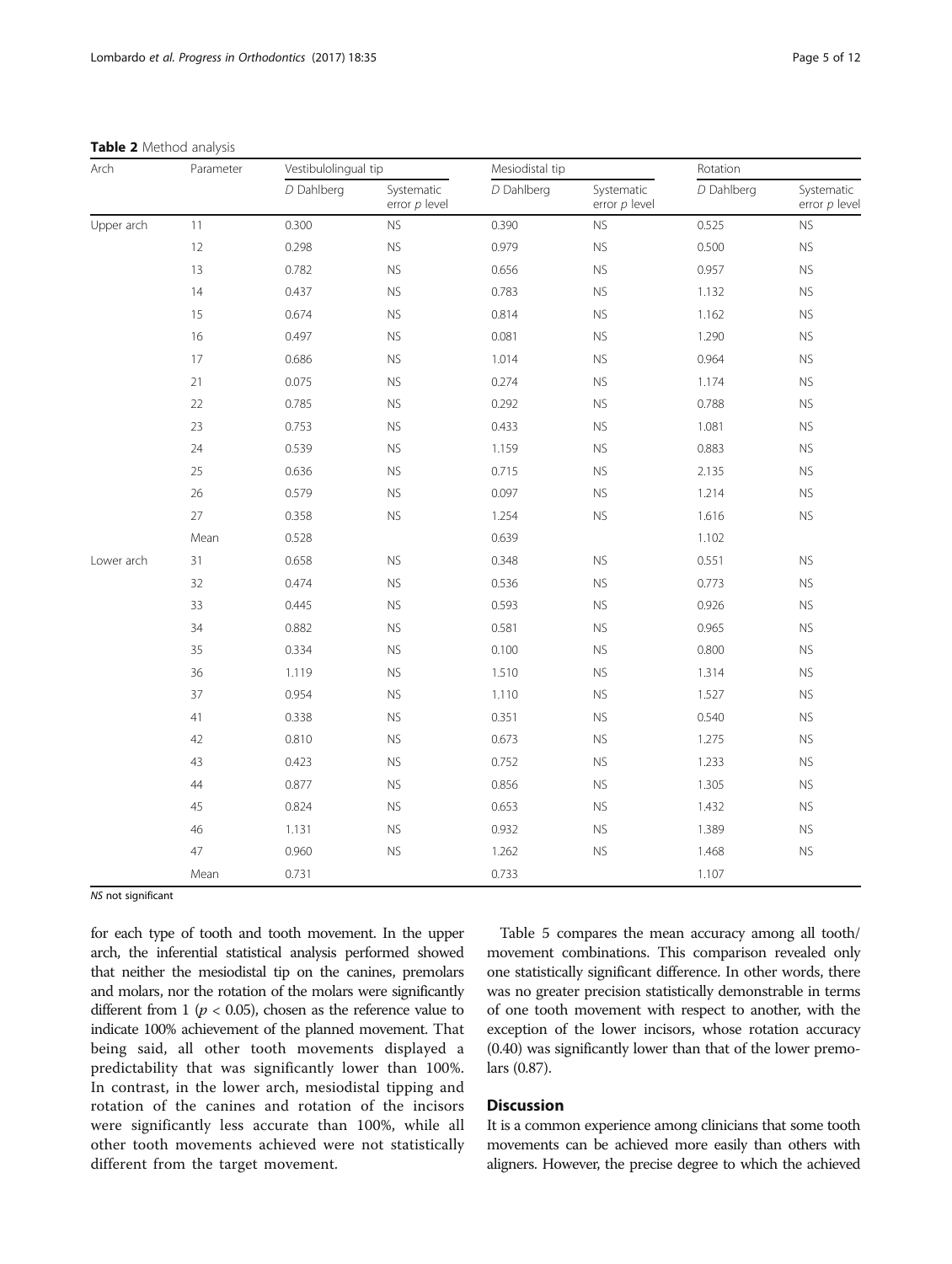|            |           | ${\cal N}$ | Mean prescription(°) | SD   | Mean imprecision(°) | SD         | Median  | IQR     | Significance. |
|------------|-----------|------------|----------------------|------|---------------------|------------|---------|---------|---------------|
| Upper arch |           |            |                      |      |                     |            |         |         |               |
| VL tip     | Incisors  | 57         | 9.2                  | 6.7  | 4.5                 | 4.0        | 3.4     | $-0.6$  | <b>NS</b>     |
|            | Canines   | 29         | 5.1                  | 3.2  | 2.5                 | 1.5        | 2.3     | $0.8\,$ | ${\sf NS}$    |
|            | Premolars | 53         | 5.1                  | 3.4  | 3.1                 | 2.6        | 2.1     | $-0.5$  | <b>NS</b>     |
|            | Molars    | 37         | 3.9                  | 1.4  | 2.9                 | 2.2        | 2.5     | 0.3     | <b>NS</b>     |
| MD tip     | Incisors  | 57         | 6.4                  | 4.5  | 3.2                 | 2.6        | 2.5     | $-0.1$  | <b>NS</b>     |
|            | Canines   | 29         | 4.7                  | 2.8  | 2.8                 | 2.2        | $2.6\,$ | 0.4     | ${\sf NS}$    |
|            | Premolars | 53         | 4.6                  | 3.3  | 3.6                 | 2.3        | 3.9     | 1.6     | ${\sf NS}$    |
|            | Molars    | 37         | 4.5                  | 1.6  | 3.4                 | 2.3        | 3.4     | $1.1\,$ | <b>NS</b>     |
| Rot.       | Incisors  | 57         | 10.8                 | 9.3  | 5.0                 | 5.3        | 3.7     | $-1.6$  | <b>NS</b>     |
|            | Canines   | 29         | 6.5                  | 4.6  | 4.3                 | 2.8        | 3.6     | $0.8\,$ | <b>NS</b>     |
|            | Premolars | 53         | 7.0                  | 6.7  | 3.5                 | 3.1        | 2.9     | $-0.2$  | <b>NS</b>     |
|            | Molars    | 37         | 7.2                  | 4.8  | $4.8\,$             | 4.6        | 4.4     | $-0.2$  | ${\sf NS}$    |
| Lower arch |           |            |                      |      |                     |            |         |         |               |
| VL tip     | Incisors  | 64         | 5.9                  | 2.1  | 2.9                 | 2.6        | 2.3     | $-0.3$  | <b>NS</b>     |
|            | Canines   | 30         | 7.2                  | 5.0  | 3.5                 | 2.8        | 3.1     | 0.3     | ${\sf NS}$    |
|            | Premolars | 52         | $6.2\,$              | 4.1  | 3.2                 | 2.2        | 2.9     | 0.7     | <b>NS</b>     |
|            | Molars    | 23         | 3.9                  | 1.7  | 1.3                 | $\cdot$ 9. | 1.9     | 1.0     | ${\sf NS}$    |
| MD tip     | Incisors  | 64         | 4.2                  | 1.5  | 2.7                 | 1.9        | 2.2     | 0.3     | ${\sf NS}$    |
|            | Canines   | 30         | 4.8                  | 2.0  | 3.3                 | 2.2        | 2.9     | 0.6     | <b>NS</b>     |
|            | Premolars | 52         | 5.4                  | 4.7  | 3.4                 | 2.6        | 3.1     | 0.5     | <b>NS</b>     |
|            | Molars    | 23         | 6.3                  | 3.7  | 4.3                 | 3.0        | 3.5     | $0.5\,$ | <b>NS</b>     |
| Rot.       | Incisors  | 64         | 7.2                  | 4.4  | 3.4                 | 2.5        | 2.8     | 0.3     | $\ast$        |
|            | Canines   | 30         | 12.4                 | 10.0 | 6.9                 | 5.4        | 5.5     | 0.1     | $\ast$        |
|            | Premolars | 52         | 7.3                  | 6.0  | 5.4                 | 5.8        | 3.7     | $-2.1$  | <b>NS</b>     |
|            | Molars    | 23         | 4.6                  | 2.8  | 2.0                 | 1.8        | 1.4     | $-0.4$  | $\ast$        |

<span id="page-5-0"></span>Table 3 Mean prescription and mean imprecision values

VL tip vestibulolingual tip, MD tip mesiodistal tip, Rot. rotation, SD standard deviation, IQR interquartile range, NS not significant  $*_{p}$  < 0.05

movements differ from the ideal movements planned using digital setups is difficult to quantify experimentally. First and foremost, it is necessary to identify stable structures within the oral cavity that can be used as reference points for superimposition of digital images. Among these, the palatine folds are the most frequently chosen [\[17](#page-11-0)], even though several studies have shown that their position and/or dimensions may vary in certain clinical conditions [\[18](#page-11-0)]. Furthermore, palatal structures may only be used as reference points in the upper jaw. This is one of the reasons why superimposition on stable teeth has been selected as the method of choice for evaluating the accuracy of Invisalign by several authors [[14, 19, 20\]](#page-11-0). However, that method may only be used in cases in which orthodontic treatment involves the displacement of only some teeth; moreover, even if this is the case, collateral effects on the position of other teeth cannot be ruled out. Indeed, intrusion may occur due to the masticatory forces exerted when wearing aligners,

and any teeth used as anchorage may be subject to reactionary displacement [\[20\]](#page-11-0).

The method of tooth position measurement proposed by Huanca [\[16](#page-11-0)], on the other hand, is based on the occlusal plane as a point of reference. Calculated as the plane passing through the mesiovestibular cusps of the first molars and the centroid of the FACC of all of the other teeth, with the exception of canines, the occlusal plane is a reference that enables the measurement error due to tooth movement during orthodontic treatment to be minimised. Moreover, it is applicable to both arches in all individuals, and allows evaluation of orthodontic movement of all teeth, both anterior and posterior. What is more, the reliability of this method has been demonstrated for tooth movements greater than 2°, at which it displays no measurement or systematic error.

Using this method, we demonstrate that the mean accuracy of orthodontic movement provided by the F22 aligner is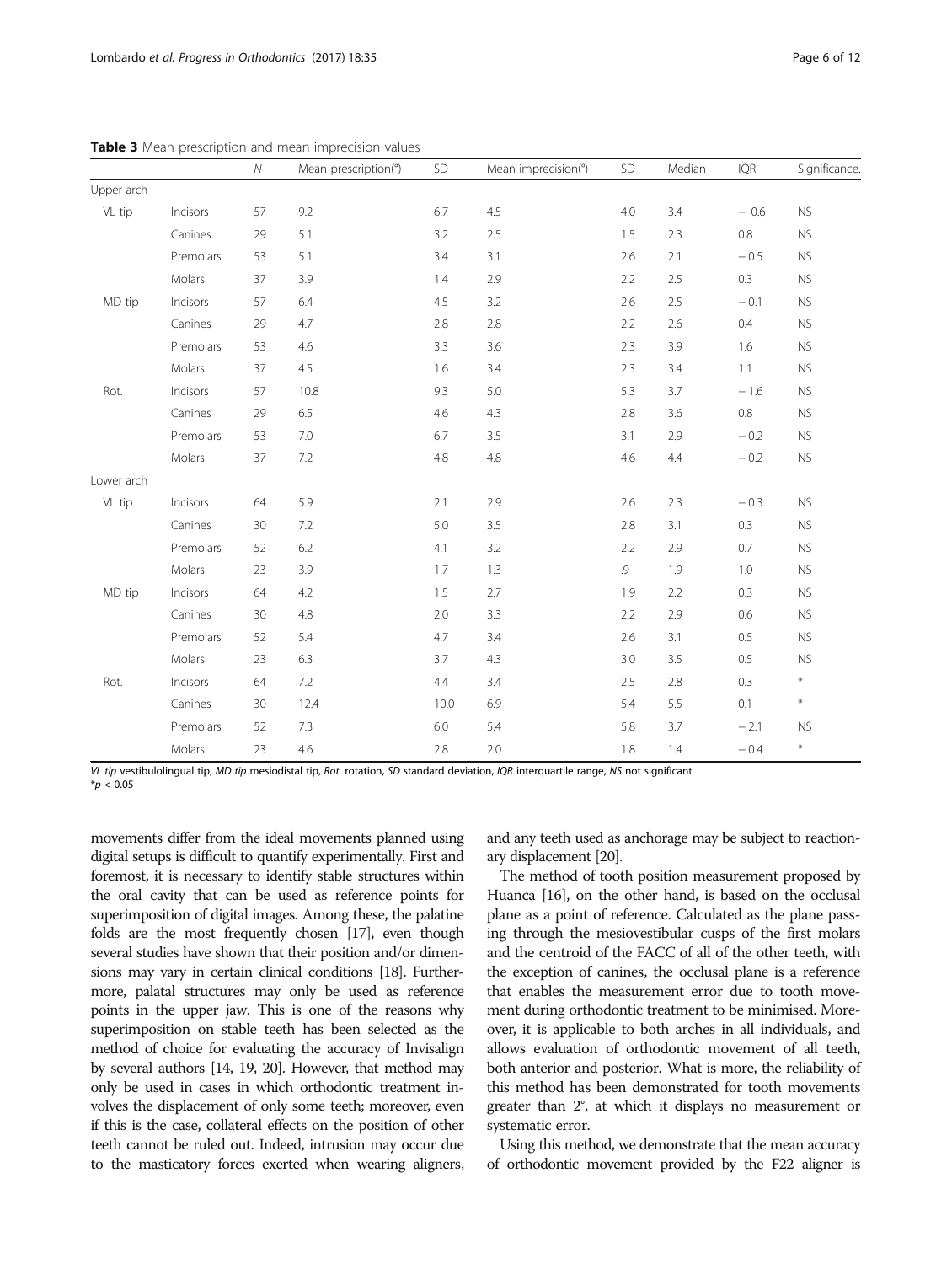|                  | $\hbox{N}$ | Mean accuracy | Standard deviation | Mean standard error | Significance     |
|------------------|------------|---------------|--------------------|---------------------|------------------|
| Upper arch       |            |               |                    |                     |                  |
| VL tip incisors  | 28         | 0.65          | 0.34               | 0.064714            | $\ast$           |
| VL tip canines   | 16         | 0.54          | 0.57               | 0.143044            | ₩                |
| VL tip premolars | 32         | 0.70          | 0.81               | 0.142849            | $\divideontimes$ |
| VL tip molars    | 16         | 0.52          | 0.53               | 0.133131            | $\star$          |
| MD tip incisors  | 36         | 0.77          | 0.58               | 0.096078            | $\star$          |
| MD tip canines   | 16         | 0.78          | 0.50               | 0.125380            | <b>NS</b>        |
| MD tip premolars | 27         | 0.71          | 0.78               | 0.150417            | <b>NS</b>        |
| MD tip molars    | 22         | 0.98          | 0.98               | 0.217782            | <b>NS</b>        |
| Rot. incisors    | 45         | 0.61          | 0.29               | 0.042538            | $\ast$           |
| Rot. canines     | 25         | 0.62          | 0.66               | 0.131114            | $\ast$           |
| Rot. premolars   | 29         | 0.54          | 0.54               | 0.100854            | $\ast$           |
| Rot. molars      | 18         | 0.78          | 0.61               | 0.144458            | <b>NS</b>        |
| Lower arch       |            |               |                    |                     |                  |
| VL tip incisors  | 35         | 0.86          | 0.65               | 0.109173            | <b>NS</b>        |
| VL tip canines   | 15         | 0.66          | 0.55               | 0.142351            | $\ast$           |
| VL tip premolars | 29         | 0.90          | 0.82               | 0.151409            | <b>NS</b>        |
| VL tip molars    | 7          | 0.86          | 0.51               | 0.191882            | <b>NS</b>        |
| MD tip incisors  | 31         | 0.88          | 0.86               | 0.154196            | <b>NS</b>        |
| MD tip canines   | 18         | 0.87          | 0.82               | 0.193936            | <b>NS</b>        |
| MD tip premolars | 33         | 0.97          | 0.97               | 0.168750            | <b>NS</b>        |
| MD tip molars    | 17         | 0.62          | 0.82               | 0.199778            | <b>NS</b>        |
| Rot. incisors    | 51         | 0.67          | 0.57               | 0.080357            | $\ast$           |
| Rot. canines     | 25         | 0.54          | 0.74               | 0.147841            | $*$              |
| Rot. premolars   | 36         | 0.83          | 1.38               | 0.229989            | <b>NS</b>        |
| Rot. molars      | 14         | 0.85          | 0.67               | 0.180257            | ${\sf NS}$       |

<span id="page-6-0"></span>Table 4 Accuracy of movements achieved

VL tip vestibulolingual tip, MD tip mesiodistal tip, Rot. rotation, NS not significant

 $*_{p}$  < 0.05

73.6%, considering all movements in both anterior and posterior teeth, while it falls to 70.6% if only the anterior teeth are considered. Although derived from a different methodology, these figures appear to compare favourably with the 56 and 41% predictability achieved by Invisalign for anterior teeth reported by Nguyen and Cheng [[21\]](#page-11-0), and Kravitz et al. [[14\]](#page-11-0), respectively.

We found that the most accurate movement achieved by F22 was mesiodistal tipping, whose mean accuracy was  $82.5\%$  (SD = 77.4) overall, and 96.7% at the lower premolars  $(SD = 96.9)$ , closely followed by the upper molars  $(93.4\%$ ,  $SD = 72.6$ ) and lower incisors (87.7%,  $SD = 85.9$ %). Less precise movements were found to be vestibulolingual tipping of the upper molars  $(52.5\%, SD = 53.3)$  and upper canines  $(54.0\% , SD = 57.2\%)$  and rotation of the upper premolars  $(54.0\% , SD = 54.3)$  and lower canines  $(54.2\% ,$ SD = 73.9) (Table [6,](#page-9-0) Fig. [6](#page-9-0)).

## Rotation

Rotation movements, especially of rounded teeth like the canines and premolars, are notoriously difficult to achieve with aligners. Indeed, one prospective study [\[19\]](#page-11-0) conducted on 53 canines in 31 subjects found a mean canine rotation accuracy of 36%. Greater canine rotation accuracy can be achieved with interproximal reduction (IPR), but this only provides an accuracy of 43%, albeit with a lower standard deviation (SD = 22.6%). Another study  $[14]$  $[14]$  $[14]$ found a rotation accuracy of 32% at the upper canines and even less at the lower canines (29%), as compared to the upper central (55%) and lower lateral incisors (52%). Moreover, there is an even further significant reduction in the accuracy of upper canine rotation at rotations of greater than  $15^{\circ}$  (19%; SD = 14.1%;  $P < .05$ ).

Our data confirm that among the lower teeth canine movement is the least accurate. That being said, our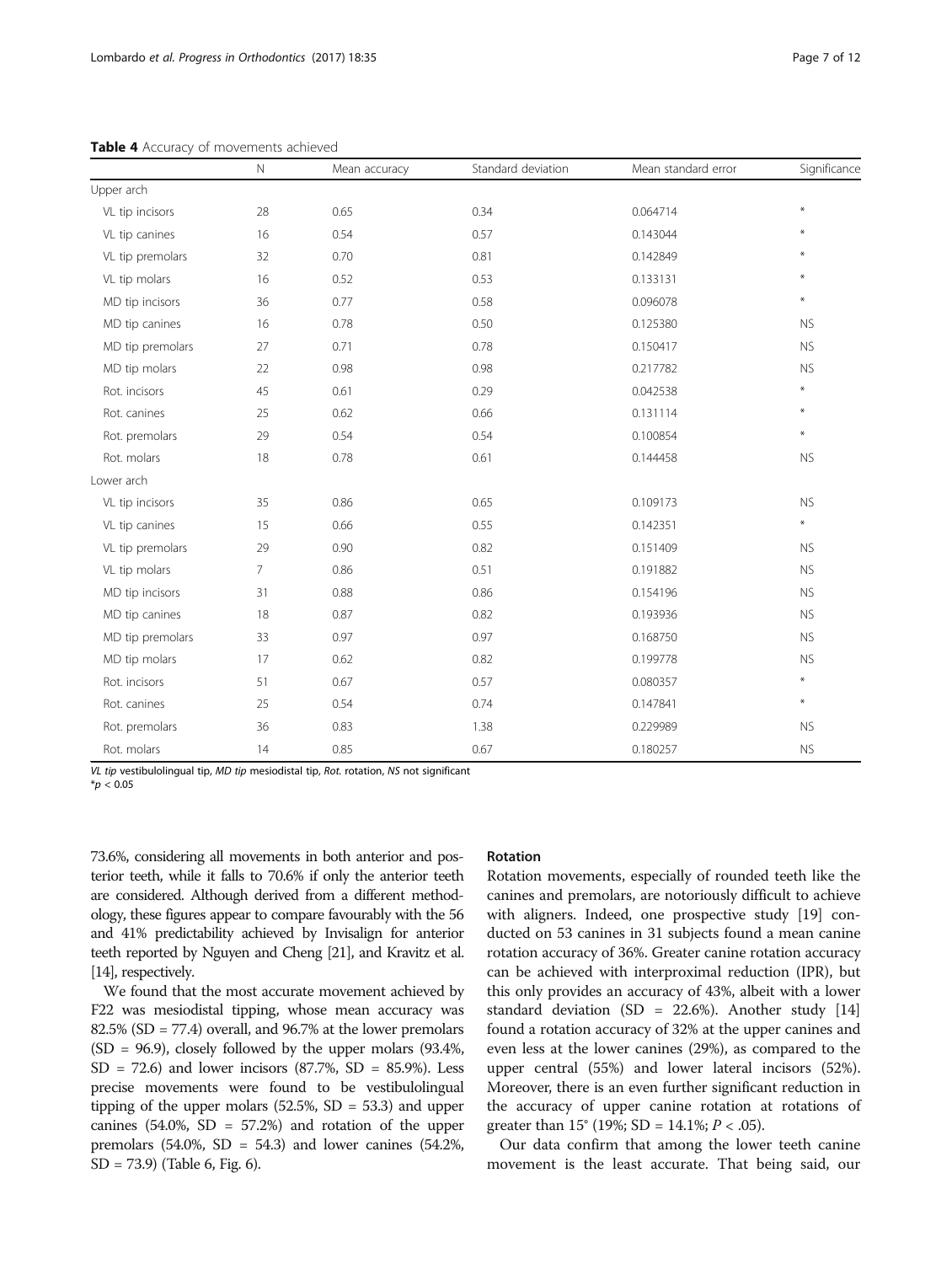<span id="page-7-0"></span>

|            | Table 5 Accuracy among tooth/movement combinations |                             |                |               |                             |                |               |                             |                   |                      |
|------------|----------------------------------------------------|-----------------------------|----------------|---------------|-----------------------------|----------------|---------------|-----------------------------|-------------------|----------------------|
| Group/arch | Group/arch                                         | Vestibulolingual tip        |                |               | Mesiodistal tip             |                |               | Rotation                    |                   |                      |
|            |                                                    | Difference between<br>means | Standard error | Significance  | Difference between<br>means | Standard error | Significance  | Difference between<br>means | Standard<br>error | Significance         |
| Incisors-  | Incisors-lower arch                                | $-06361$                    | .11235         | $\gtrapprox$  | $-23697$                    | .13106         | $\frac{5}{2}$ | $-13364$                    | .11270            | $\gtrapprox$         |
| upper arch | Canines-upper arch                                 | $-18249$                    | .13887         | $\frac{5}{2}$ | 02068                       | .16072         | $\frac{8}{2}$ | $-24391$                    | 13745             | $\gtrapprox$         |
|            | Canines-lower arch                                 | $-07897$                    | 14178          | $\frac{5}{2}$ | $-22471$                    | .15442         | $\frac{8}{2}$ | $-27064$                    | .13745            | $\gtrapprox$         |
|            | Premolars-upper arch                               | $-19907$                    | .11467         | $\frac{5}{2}$ | $-18541$                    | .13618         | $\frac{5}{2}$ | $-18593$                    | .13121            | $\gtrapprox$         |
|            | Premolars-lower arch                               | $-18289$                    | 11740          | $\frac{5}{2}$ | $-28056$                    | .12891         | $\frac{8}{2}$ | $-4711025$                  | .12321            | 005                  |
|            | Molars-upper arch                                  | $-10530$                    | .13887         | $\gtrapprox$  | .36883                      | .14475         | $\frac{8}{2}$ | $-13254$                    | .15367            | $\gtrapprox$         |
|            | Molars-lower arch                                  | .05389                      | .18725         | $\frac{5}{2}$ | $-22751$                    | .15741         | $\gtrapprox$  | $-11360$                    | .16863            | $\gtrapprox$         |
| Incisors-  | Incisors-upper arch                                | .06361                      | .11235         | $\frac{5}{2}$ | .23697                      | .13106         | $\gtrapprox$  | .13364                      | .11270            | $\frac{6}{2}$        |
| lower arch | Canines-upper arch                                 | $-11888$                    | .13372         | $\frac{5}{2}$ | .25765                      | .16466         | $\frac{6}{2}$ | $-11027$                    | .13453            | $\frac{\sqrt{2}}{2}$ |
|            | Canines-lower arch                                 | $-0.01537$                  | .13675         | $\frac{5}{2}$ | .01227                      | .15851         | $\frac{8}{2}$ | $-.13700$                   | .13453            | $\frac{5}{2}$        |
|            | Premolars-upper arch                               | $-13546$                    | .10838         | $\frac{5}{2}$ | .05156                      | .14081         | $\frac{6}{2}$ | $-05229$                    | .12815            | $\gtrapprox$         |
|            | Premolars-lower arch                               | $-11928$                    | .11127         | $\frac{5}{2}$ | $-0.04359$                  | .13379         | $\frac{8}{2}$ | $-33746$                    | .11995            | $\gtrapprox$         |
|            | Molars-upper arch                                  | $-04170$                    | .13372         | $\frac{5}{2}$ | $-13186$                    | .14912         | $\gtrapprox$  | .00110                      | .15107            | $\gtrapprox$         |
|            | Molars-lower arch                                  | .11749                      | .18347         | $\frac{5}{2}$ | 00946                       | .16143         | $\frac{8}{2}$ | .02004                      | .16626            | $\gtrapprox$         |
| Canines-   | Incisors-upper arch                                | .18249                      | .13887         | $\frac{5}{2}$ | $-02068$                    | .16072         | $\gtrapprox$  | .24391                      | .13745            | $\gtrapprox$         |
| upper arch | Incisors-lower arch                                | .11888                      | .13372         | $\frac{5}{2}$ | $-25765$                    | .16466         | $\gtrapprox$  | .11027                      | .13453            | $\frac{5}{2}$        |
|            | Canines-lower arch                                 | .10351                      | .15926         | $\frac{5}{2}$ | .24539                      | .18379         | $\frac{8}{2}$ | $-02673$                    | .15585            | $\gtrapprox$         |
|            | Premolars-upper arch                               | $-01658$                    | .13568         | S             | $-20609$                    | .16876         | $\frac{8}{2}$ | .05798                      | .15038            | $\gtrapprox$         |
|            | Premolars-lower arch                               | $-00040$                    | .13800         | $\frac{5}{2}$ | 30124                       | .16295         | $\frac{6}{2}$ | $-22719$                    | .14345            | $\frac{6}{2}$        |
|            | Molars-upper arch                                  | 07718                       | .15667         | $\frac{5}{2}$ | $-38951$                    | .17575         | $\frac{6}{2}$ | .11137                      | .17033            | $\gtrapprox$         |
|            | Molars-lower arch                                  | .23637                      | 20080          | $\frac{5}{2}$ | $-24819$                    | .18632         | $\frac{8}{2}$ | .13031                      | .18394            | $\gtrapprox$         |
| Canines-   | Incisors-upper arch                                | .07897                      | .14178         | $\frac{5}{2}$ | 22471                       | .15442         | $\frac{6}{2}$ | 27064                       | .13745            | $\gtrapprox$         |
| lower arch | Incisors-lower arch                                | .01537                      | .13675         | $\frac{5}{2}$ | $-01227$                    | .15851         | $\gtrapprox$  | .13700                      | .13453            | $\gtrapprox$         |
|            | Canines-upper arch                                 | $-10351$                    | .15926         | $\frac{5}{2}$ | 24539                       | .18379         | $\gtrapprox$  | .02673                      | .15585            | $\gtrapprox$         |
|            | Premolars-upper arch                               | $-12010$                    | .13866         | $\frac{5}{2}$ | 03929                       | .16277         | $\gtrapprox$  | .08471                      | .15038            | $\gtrapprox$         |
|            | Premolars-lower arch                               | $-10391$                    | .14093         | $\frac{5}{2}$ | $-05585$                    | .15674         | $\gtrapprox$  | $-20046$                    | .14345            | $\gtrapprox$         |
|            | Molars-upper arch                                  | $-02633$                    | .15926         | $\frac{5}{2}$ | $-14412$                    | .17001         | $\gtrapprox$  | .13810                      | .17033            | $\gtrapprox$         |
|            | Molars-lower arch                                  | .13286                      | .20283         | $\frac{5}{2}$ | $-00280$                    | 18091          | $\gtrapprox$  | 15704                       | .18394            | $\gtrapprox$         |
| Premolars- | Incisors-upper arch                                | .19907                      | .11467         | $\gtrapprox$  | .18541                      | .13618         | $\gtrapprox$  | .18593                      | .13121            | $\gtrapprox$         |
| upper arch | -lower arch<br>Incisors-                           | .13546                      | .10838         | $\frac{5}{2}$ | $-05156$                    | .14081         | $\gtrapprox$  | .05229                      | .12815            | $\gtrapprox$         |
|            | Canines-upper arch                                 | .01658                      | .13568         | $\frac{5}{2}$ | 20609                       | .16876         | $\frac{5}{2}$ | $-05798$                    | .15038            | $\frac{5}{2}$        |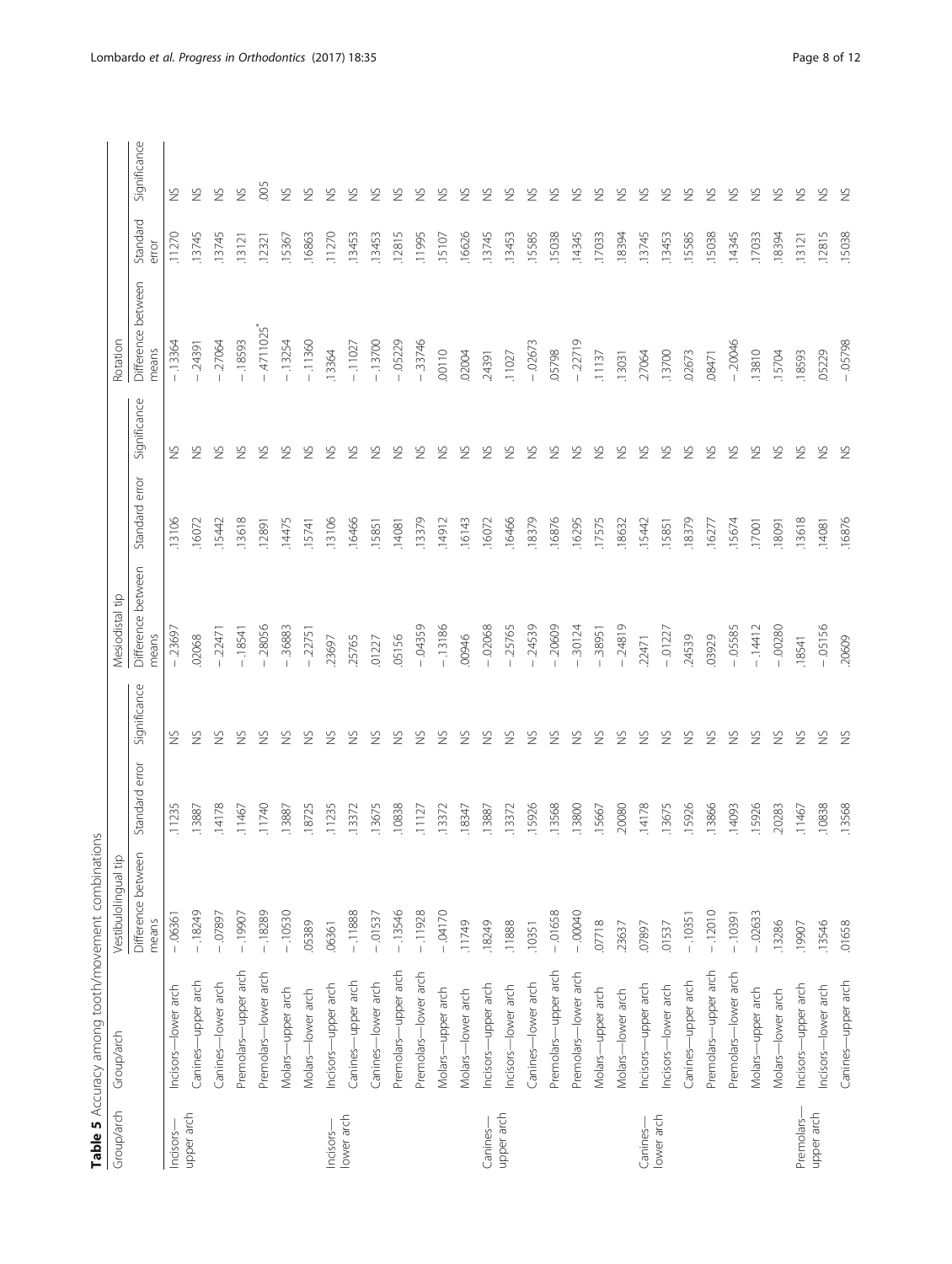| í<br>$-1.1$<br>ţ<br>١                             |
|---------------------------------------------------|
| $\ddot{\phantom{a}}$<br>I<br>$\ddot{\phantom{a}}$ |
|                                                   |
| ð                                                 |
| うりゅう こうこうこう<br>١                                  |
| j                                                 |
| ı                                                 |
| ı<br>I                                            |

| Group/arch          | Group/arch           | Vestibulolingual tip        |                |               | <b>Mesiodistal tip</b>      |                |               | Rotation                    |                   |               |
|---------------------|----------------------|-----------------------------|----------------|---------------|-----------------------------|----------------|---------------|-----------------------------|-------------------|---------------|
|                     |                      |                             |                |               |                             |                |               |                             |                   |               |
|                     |                      | Difference between<br>means | Standard error | Significance  | Difference between<br>means | Standard error | Significance  | Difference between<br>means | Standard<br>error | Significance  |
|                     | Canines-lower arch   | .12010                      | .13866         | $\frac{5}{2}$ | 03929                       | .1627          | $\frac{8}{2}$ | $-08471$                    | 15038             | $\gtrapprox$  |
|                     | Premolars-lower arch | 01618                       | .11361         | $\frac{5}{2}$ | .09515                      | .13881         | $\frac{8}{2}$ | $-28517$                    | 13749             | $\frac{8}{2}$ |
|                     | Molars-upper arch    | .09377                      | 13568          | $\frac{5}{2}$ | $-18342$                    | .15363         | $\frac{5}{2}$ | .05338                      | 16534             | $\frac{8}{2}$ |
|                     | Molars-lower arch    | .25296                      | 18490          | $\frac{5}{2}$ | $-04210$                    | .16562         | $\frac{5}{2}$ | 07233                       | 17932             | $\frac{5}{2}$ |
| Premolars-          | Incisors-upper arch  | .18289                      | 11740          | $\frac{5}{2}$ | 28056                       | .12891         | $\frac{6}{2}$ | 4711025*                    | 12321             | .005          |
| lower arch          | Incisors-lower arch  | .11928                      | 11127          | $\frac{5}{2}$ | 04359                       | .13379         | $\frac{8}{2}$ | .33746                      | 11995             | $\gtrapprox$  |
|                     | Canines-upper arch   | 00040                       | 13800          | S             | 30124                       | .16295         | S             | .22719                      | 14345             | $\gtrapprox$  |
|                     | Canines-lower arch   | .10391                      | .14093         | $\frac{5}{2}$ | .05585                      | 15674          | $\frac{8}{2}$ | 20046                       | 14345             | $\frac{6}{2}$ |
|                     | Premolars-upper arch | $-01618$                    | .11361         | S             | .09515                      | .13881         | S             | 28517                       | 13749             | $\gtrapprox$  |
|                     | Molars-upper arch    | .07758                      | 13800          | $\frac{5}{2}$ | $-0.08827$                  | .14723         | $\frac{8}{2}$ | 33856                       | 15907             | $\frac{8}{2}$ |
|                     | Molars-lower arch    | .23677                      | .18660         | $\frac{5}{2}$ | .05305                      | .15969         | $\frac{8}{2}$ | 35750                       | .17356            | $\frac{8}{2}$ |
| Molar <sub>s-</sub> | Incisors-upper arch  | .10530                      | 13887          | $\frac{5}{2}$ | .36883                      | .14475         | S             | .13254                      | 15367             | $\gtrapprox$  |
| upper arch          | Incisors-lower arch  | 04170                       | 13372          | $\frac{5}{2}$ | 13186                       | .14912         | $\frac{8}{2}$ | $-00110$                    | 15107             | $\frac{8}{2}$ |
|                     | Canines-upper arch   | $-07718$                    | 15667          | $\frac{5}{2}$ | 38951                       | .17575         | $\frac{8}{2}$ | $-11137$                    | 17033             | $\frac{8}{2}$ |
|                     | Canines-lower arch   | .02633                      | 15926          | $\frac{5}{2}$ | .14412                      | 17001          | $\frac{6}{2}$ | $-13810$                    | 17033             | $\frac{6}{2}$ |
|                     | Premolars-upper arch | $-0.09377$                  | .13568         | $\frac{5}{2}$ | 18342                       | .15363         | $\frac{8}{2}$ | $-05338$                    | 16534             | $\frac{8}{2}$ |
|                     | Premolars-lower arch | $-07758$                    | 13800          | $\frac{5}{2}$ | .08827                      | .14723         | S             | $-33856$                    | .15907            | $\gtrapprox$  |
|                     | Molars-lower arch    | .15919                      | 20080          | $\frac{5}{2}$ | .14132                      | .17273         | $\frac{5}{2}$ | 01894                       | .19636            | $\frac{8}{2}$ |
| Molar <sub>s-</sub> | Incisors-upper arch  | $-05389$                    | 18725          | $\frac{5}{2}$ | .22751                      | .15741         | $\gtrapprox$  | .11360                      | .16863            | $\gtrapprox$  |
| lower arch          | Incisors-lower arch  | $-11749$                    | .18347         | $\frac{5}{2}$ | $-00946$                    | .16143         | $\gtrapprox$  | $-02004$                    | .16626            | $\gtrapprox$  |
|                     | Canines-upper arch   | $-23637$                    | 20080          | $\frac{5}{2}$ | 24819                       | .18632         | $\frac{5}{2}$ | $-13031$                    | 18394             | $\gtrapprox$  |
|                     | Canines-lower arch   | $-13286$                    | 20283          | $\frac{5}{2}$ | .00280                      | 18091          | $\frac{8}{2}$ | $-15704$                    | 18394             | $\gtrapprox$  |
|                     | Premolars-upper arch | $-25296$                    | .18490         | $\frac{5}{2}$ | 04210                       | .16562         | $\frac{8}{2}$ | $-07233$                    | .17932            | $\gtrapprox$  |
|                     | Premolars-lower arch | $-23677$                    | .18660         | $\frac{5}{2}$ | $-05305$                    | .15969         | $\frac{5}{2}$ | 35750                       | .17356            | $\frac{8}{2}$ |
|                     | Molars-upper arch    | $-15919$                    | 20080          | $\gtrapprox$  | $-14132$                    | .17273         | $\gtrapprox$  | 01894<br>$\mathbf{I}$       | .19636            | S             |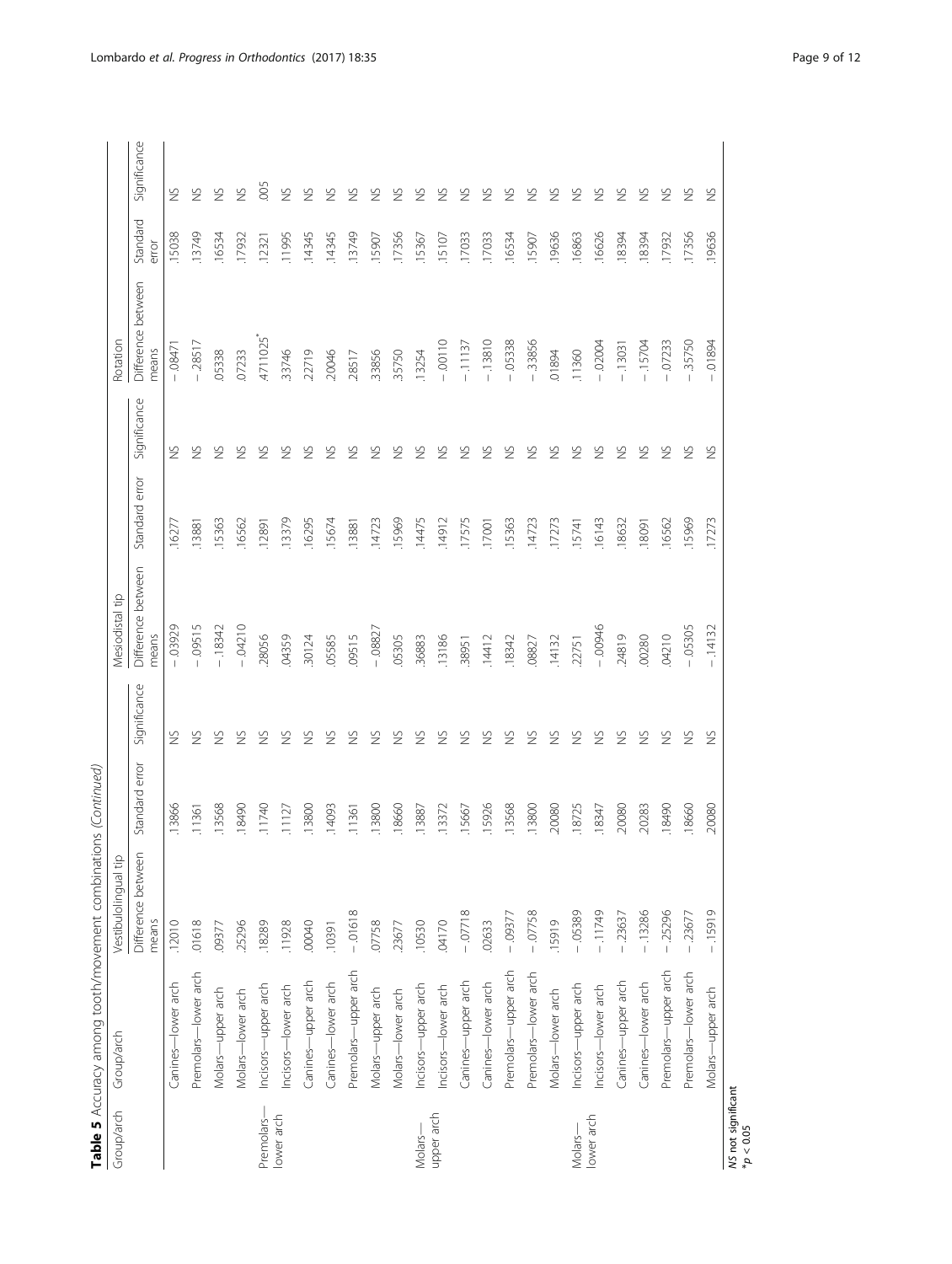|                 | Vestibulolingual tip |            |           | Mesiodistal tip |            |           | Rotation |            |      |
|-----------------|----------------------|------------|-----------|-----------------|------------|-----------|----------|------------|------|
| Tooth           | Mean (%)             | $\sqrt{n}$ | <b>SD</b> | Mean (%)        | $\sqrt{n}$ | <b>SD</b> | Mean (%) | $\sqrt{n}$ | SD.  |
| Upper incisors  | 64.5                 | 28         | 34.2      | 76.7            | 36         | 57.6      | 61.5     | 45         | 28.5 |
| Upper canines   | 54.0                 | 16         | 57.2      | 78.3            | 16         | 50.2      | 62.3     | 25         | 65.6 |
| Upper premolars | 69.6                 | 32         | 80.8      | 70.6            | 27         | 78.2      | 54.0     | 29         | 54.3 |
| Upper molars    | 52.5                 | 16         | 53.3      | 93.4            | 22         | 72.6      | 78       | 18         | 61.3 |
| Lower incisors  | 86.1                 | 35         | 64.6      | 87.7            | 31         | 85.9      | 67       | 51         | 57.4 |
| Lower canines   | 66.4                 | 15         | 55.1      | 86.7            | 18         | 82.3      | 54.2     | 25         | 73.9 |
| Lower premolars | 90.4                 | 29         | 81.5      | 96.7            | 33         | 96.9      | 82.7     | 36         | 138  |
| Lower molars    | 86.2                 | 7          | 50.8      | 61.8            | 17         | 82.4      | 85.4     | 14         | 67.4 |
| Total           | 71.2                 | 178        | 59.7      | 81.5            | 200        | 75.8      | 68.1     | 243        | 68.3 |

<span id="page-9-0"></span>Table 6 Mean (%) accuracy of tooth movements achieved using F22

predictability percentage was higher than that reported in the literature for other aligner systems (54.2%, SD = 73.9). Furthermore, the F22 aligners achieved an accuracy index not significantly different from 1, i.e. 100% of the prescribed movement, for rotation of the upper molars (0.78,  $SD = 0.61$ , lower premolars (0.83,  $SD = 1.27$ ) and lower molars  $(0.85, SD = 0.67)$ .

That being said, comparison of all movements achieved by F22 in all tooth categories shows that, with respect to the prescription, the mean rotation of the upper incisors appeared significantly more accurate than the mean rotation of the lower premolars. This is in line with several literature reports on other aligner systems, for example Djeu et al.'s Invisalign study [\[22](#page-11-0)], in which they noted that one of the strengths of the system was the ability to correct the rotation of anterior teeth and level the incisor margins. Kravitz [\[14\]](#page-11-0) also showed that the greatest rotation accuracy is achieved at the upper incisors (mean accuracy 48.8% for central and lateral incisors); Nguyen and Cheng [[21](#page-11-0)] too confirm this finding, reporting a mean incisor rotation of 60%. This parallels our figure of  $61.5\%$  (SD = 28.5%), but with F22 aligners, we found that the best rotation accuracy was achieved at the lower molars  $(85.4\%, SD = 67.4)$  and lower premolars (82.7%, SD = 138)—teeth that were not considered in Kravitz's analysis—albeit with a high standard deviation.

#### Mesiodistal and vestibulolingual tipping

Kravitz's 2009 study [\[14\]](#page-11-0) repeated a mean accuracy of 41% for mesiodistal tipping, which was most accurate at both the upper (43%) and lower (49%) lateral incisors; mesiodistal tipping of the upper (35%) and lower (27%) canines and the upper central incisors (39%) was the least accurate. Our F22 results are in line with these findings, in that the least predictable movements achieved in the anterior sector were the upper canines and incisors, although once

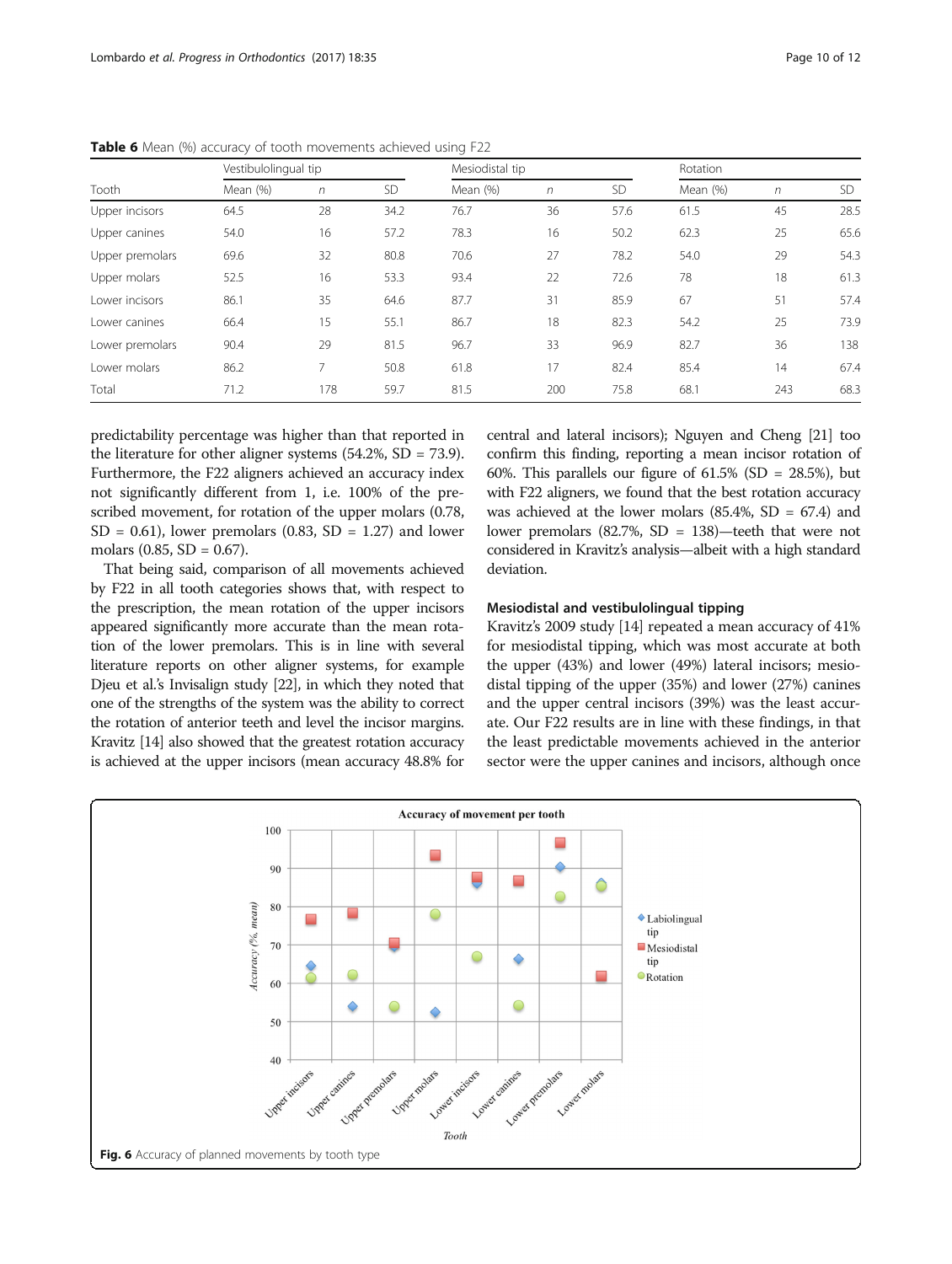again, our accuracy scores were markedly higher. Indeed, the mesiodistal tip achieved at neither the upper canines  $(0.78, SD = 0.5)$ , nor the upper premolars  $(0.7, SD = 0.78)$ , upper molars  $(0.93, SD = 1.02)$ , lower incisors  $(0.88,$  $SD = 0.86$ ), lower canines (0.87,  $SD = 0.82$ ), lower premolars  $(0.97, SD = 0.97)$  or lower molars  $(0.62, SD = 0.82)$ was significantly different from 1, considered full achievement of the outcomes predicted by the setup. As regards vestibulolingual tipping, on the other hand, neither the lower incisors  $(0.86, SD = 0.64)$ , nor the lower premolars  $(0.9, SD = 0.81)$  or lower molars  $(0.86, SD = 0.5)$  exhibited an accuracy index not significantly different from 1.

The orthodontic movement is a multifactorial issue. There are many parameters that can affect the ability to reach the goal planned in the setup. The crown anatomy, the root length and bone density were taken in consideration in this study dividing the sample into different groups by dental typology. Other parameters like sex and age of the patient could also influence the response to the aligners' application, as suggested by literature [\[23\]](#page-11-0). In addition, the characteristics of the material, thickness, alignment protocol application and staging may affect the efficiency of the orthodontic movement. All these parameters will need to be thoroughly investigated in future research.

There were several limitations to this study. First and foremost, it would have benefitted from a larger sample. Only 16 patients remained after the selection process, giving a potential 448 teeth to be analysed. However, once movements of prescription lower than 2° were excluded, this number fell to 346. Second point, as this is a retrospective study, the cases with complete records are more likely to be those that completed treatment, rather than truly representative of those who started treatment with aligners. This could overestimate the effectiveness of the treatment.

Furthermore, we analysed only three types of tooth movement: rotation, mesiodistal tipping and vestibulolingual tipping; as digital models rather than radiographs were used for measurements, there was no information regarding root position from which to derive torque values. Nevertheless, the method of measurement we used, with the aid of VAM software, did enable us to analyse both anterior and posterior teeth, relying as it did on an "average" occlusal plane, passing through the centroids of the FACC points of all teeth (except for the canines) as a reference. Indeed, this plane is only minimally affected by the tooth movements achieved during treatment. That being said, the occlusal plane cannot be considered entirely stable and, moreover, it is difficult to compare the results of this type of analysis with those in the literature, which derive from superimpositions of the palatine folds and posterior teeth.

Finally, it is worth noting that the study design did not enable us to explore the full potential of F22 aligner treatment. Indeed, complex movements are usually aided by the use of auxiliaries such as elastics or chains, whereas we evaluated outcomes achieved by the F22 Grip Points (attachments) and stripping alone. It is conceivable that in the hands of an experienced orthodontist, with a full array of auxiliaries at their disposal, the accuracy percentages we revealed could be further improved upon.

## Conclusions

Our analysis of the predictability of orthodontic movements that can be achieved using F22 aligners, without auxiliaries, enables us to state that

- The mean accuracy of rotation, mesiodistal tipping and vestibulolingual tipping was 70.6% in the anterior sector and 73.6% across both full arches.
- Mesiodistal tipping was the most predictable movement, reaching a mean accuracy of 82.5%; vestibulolingual tipping and rotation reached 72.9 and 66.8% of the prescribed movement, respectively.
- The least predictable movement was rotation of the lower canines (54.2%), while the most predictable movements were mesiodistal tipping of the upper molars and lower premolars (respectively 93.4 and 96.7%).
- The mean rotation error was significantly greater at the lower canines than at the lower incisors and molars.
- In the upper arch, mesiodistal tipping of the canines, premolars and molars displayed a very high accuracy index, not significantly different from 1. This was also true of vestibulolingual tipping of the molars.
- In the lower arch, the accuracy index was not significantly different from 1 for mesiodistal tipping of all teeth, vestibulolingual tipping of the incisors, premolars and molars, and rotation of the premolars and molars.
- There were no significant differences in the accuracy index between tooth movements, with the exception of upper incisor rotation, which was significantly lower to that achieved at the lower premolars.
- Further research on the topic using such a precise and reproducible means of model superimposition and measurement is required and should involve larger samples in order to shed light on the potential benefits and drawbacks of aligner systems.

#### Authors' contributions

FR analysed the dataset. AA recruited and treated the patients. LHG developed the analytical method. LL designed the study. GS supervised the research. All authors read and approved the final manuscript.

#### Ethics approval and consent to participate

The study was performed in accordance with the Declaration of Helsinki. It is a retrospective analysis, and the protocol was approved by the Chairman of Postgraduate School of Orthodontics, University of Ferrara.

#### Competing interests

The authors declare that they have no competing interests.